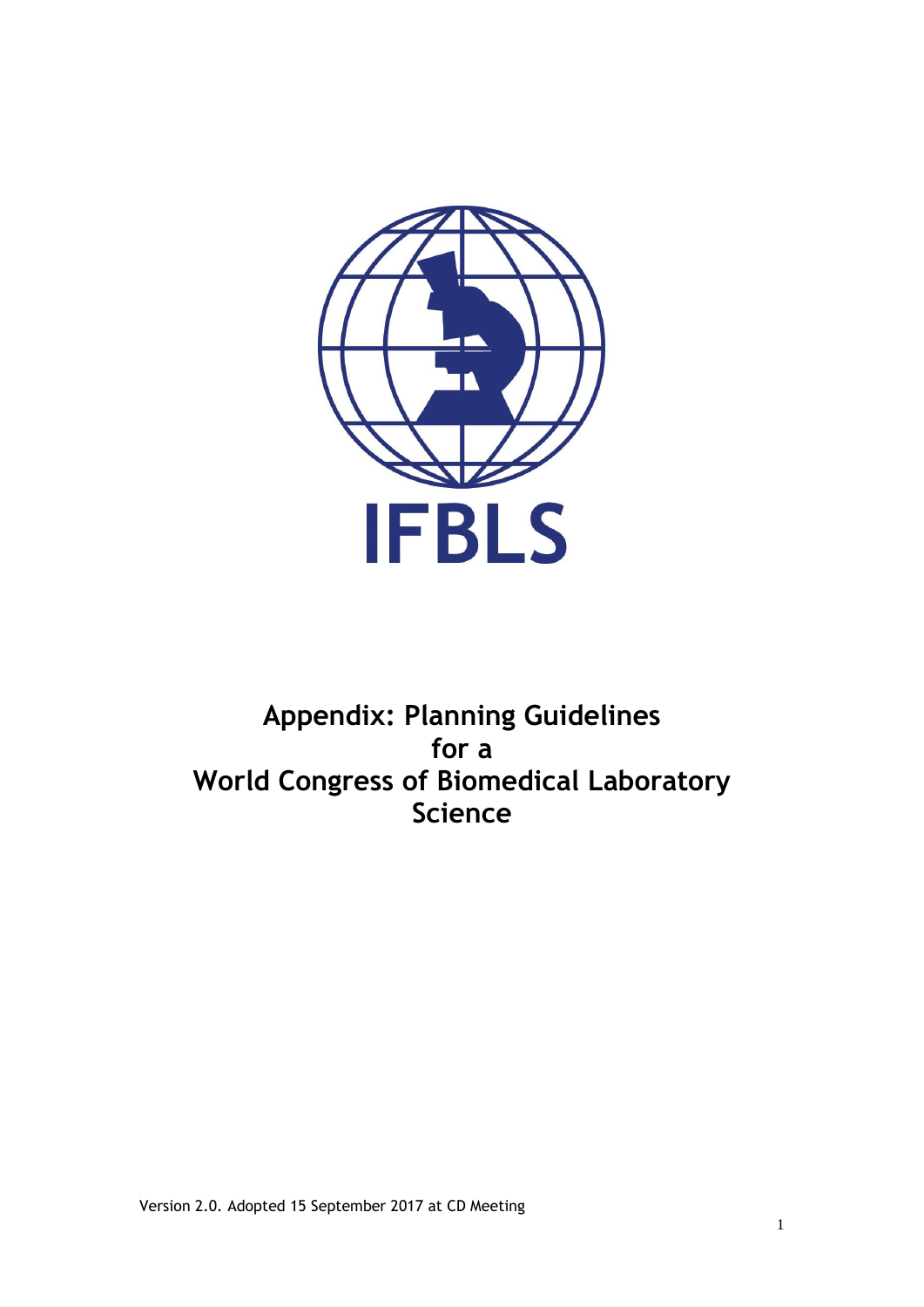# **Contents**

**Introduction Introduction**

### **Planning**

**Setting Objectives Planning the Congress Planning Programs Project plan**

### **Venue**

**Venue Selection Sources of Advice Requests for Proposal Site Inspection What to Negotiate Venue Liaison Catering**

### **Delegates**

**Travel Accommodation Delegate Welfare Social & Recreational**

### **The Meeting**

**Meeting Room Checks Managing Multi-media & Audio-Visual Aids Speakers Management Marketing**

### **The Budget**

**Budgets Budget Savers**

### **Final Thoughts**

**Some Things to Remember Afterwards A Very Final Thought**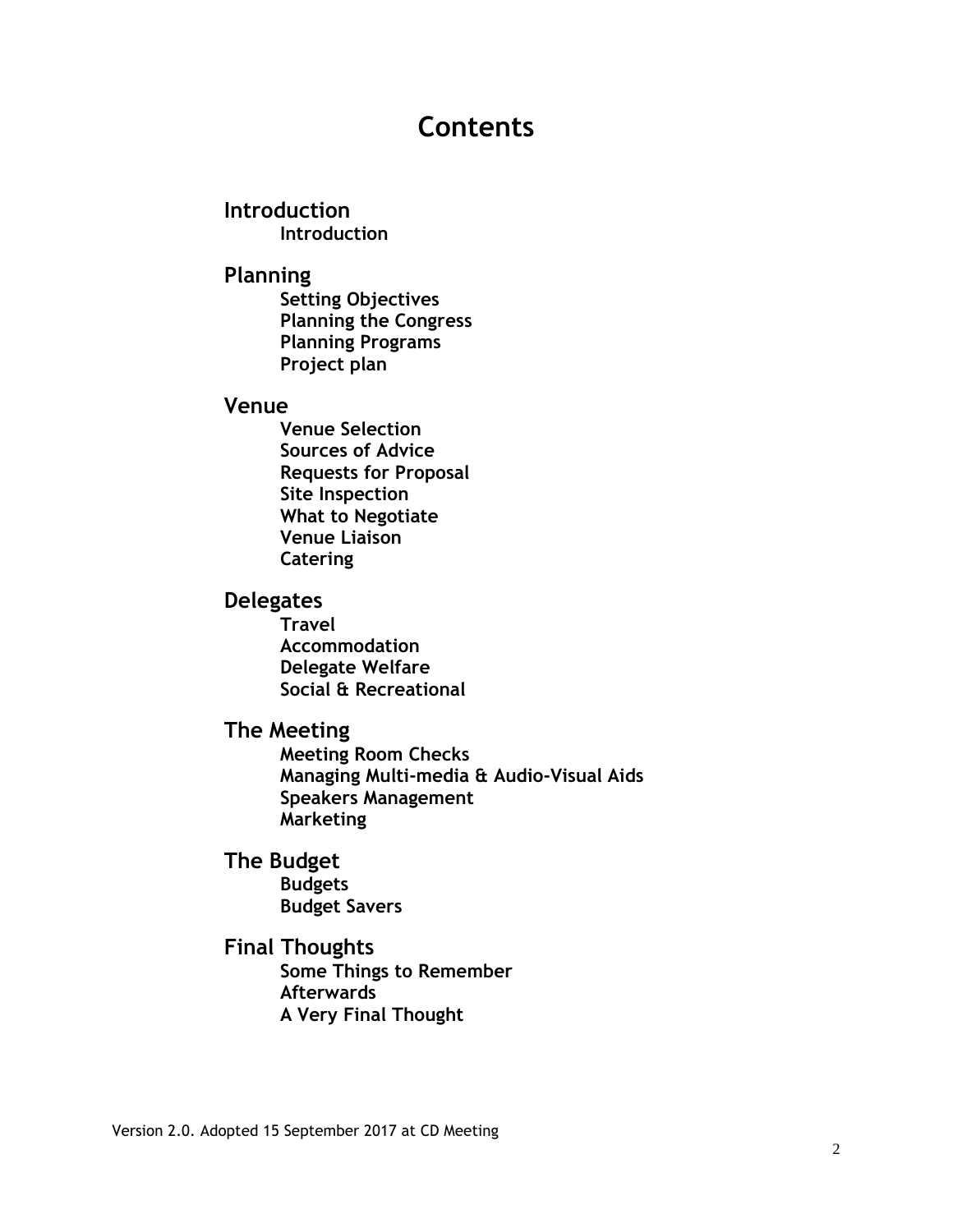# **Introduction**

These guidelines are prepared to offer assistance in the planning of the International Federation of Biomedical Laboratory Science (IFBLS) World Congress. While attempting to be comprehensive, it is not possible to predict and legislate for every situation that may develop. Likewise, it is not anticipated that every Congress planner will encounter every one of the scenarios referred to in the guidelines; the local situation will dictate the challenges to be met.

The guidelines can act as a checklist of tasks to be undertaken, signal some of the pitfalls to be avoided and prompt the Congress organizing committee to consider aspects of Congress planning that might not have otherwise occurred to them. They should be used in conjunction with the Congress Guidelines document.

As you cannot do everything alone, you should assemble around you a team of enthusiastic specialists who are as committed to the success of your event as you are. It is to you they will look for leadership. It has been often said that if you want a task done give it to a busy person. While this is generally true, there are some tasks that are so time and resource consuming, that even the most willing of busy persons might be unable to complete them. It is important, therefore, when putting together the Congress Organizing Committee that the individual members are able to make available the time required to complete the tasks ascribed to them

Congress Planners fall into two main categories: The first is the Congress Organizing Committee of the member association of IFBLS that has agreed to host the World Congress. The second is a Professional Conference Organizer (PCO) who may be hired to plan and manage the event on behalf of the client. A Host Association may also assume this role.

The purpose of every congress is to communicate, whether it is information, ideas or simply enjoyment, so anyone responsible for planning a congress is in the business of communication. As the organizer your task is to ensure that this communication process is effective. It may entail the selection of topics and speakers, creating programs and evaluating success as well as the logistic tasks of venue selection, registration, transport and function planning.

It is also important to remember that you are not the first person planning a world congress. There is, consequently, a wealth of pre-existing information into which you can tap. You are one in a long line of organizations that have previously organized this particular event. Make use of their experience, particularly from recent congresses. People who have been there before are usually more than willing to share information, particularly in relation to the unexpected pitfalls they encountered.

You will not be the first to plan a congress in your particular venue and location. Find out what other conferences have been held there, particularly those that relate in size to the World Congress you are planning. Talk to the local Chamber of Commerce, the local Convention Bureau and local PCOs.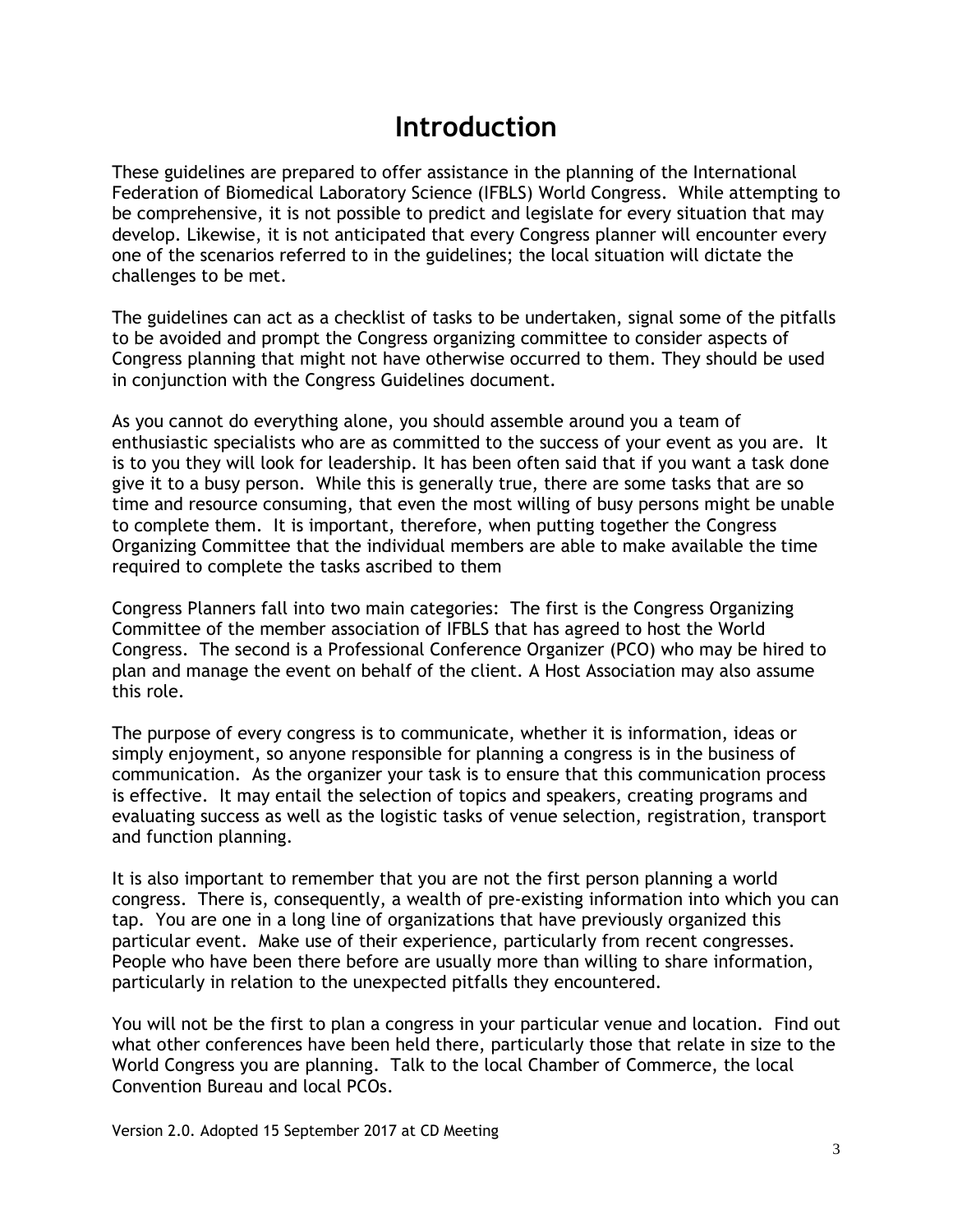# **Planning**

# **Setting Objectives**

Define the rationale behind the Congress:

- For what purpose is the Congress being held?
- For what reasons do delegates attend the Congress? Is it to be educated, informed, and entertained or to conduct other business?
- Define measurable outcomes. Unless you can measure certain outcomes you will not know if the Congress has been a success or a failure.
- Outcomes can be financial. Did the Congress break even or make a profit? Did the profit arise from the delegate attendance or from other sources such as sponsorship or a trade exhibition?
- Outcomes can be educational. Were the academic sessions well attended? What did the delegates think of the academic content? Was it pitched at the right level? Was there a Poster Session? Was it of good quality? Did the posters engender much interest? Was there much interest in the Awards?
- Outcomes can be technological. Was the technical quality of presentations acceptable? Did all the AV equipment function as it should? Were the speakers happy with the facilities provided?
- Outcomes can be professional. Did the Congress succeed in raising the profile of the profession? Did the Congress get media coverage? Was the media coverage print based or radio/TV based?
- It will be necessary to put measuring systems in place in order to ascertain the success or failure of the Congress. Questionnaires, for completion at the end of the Congress might be included in the literature sent to delegates, speakers, sponsors and exhibitors, or provided as digital evaluation by email. Questionnaires should be rigorously defined so as to be unambiguous and provide the information you require. Answers should be by way of checkboxes. Do not expect people to write long subjective answers to questions.

Having defined your aims and objectives it is important to stick to them.

## **Planning the Congress**

The importance of detailed planning cannot be over emphasised.

Draw up a list of the subjects for which you will need to plan. Try to separate them into time related topics. It is important that a timeline is prepared that encompasses all the tasks that have to be completed and their deadlines. Topics that need to be considered are: -

- Venue selection
- Request for Proposals(RFP's)
- Site inspections
- Travel
- **•** Accommodation
- Delegate welfare
- Catering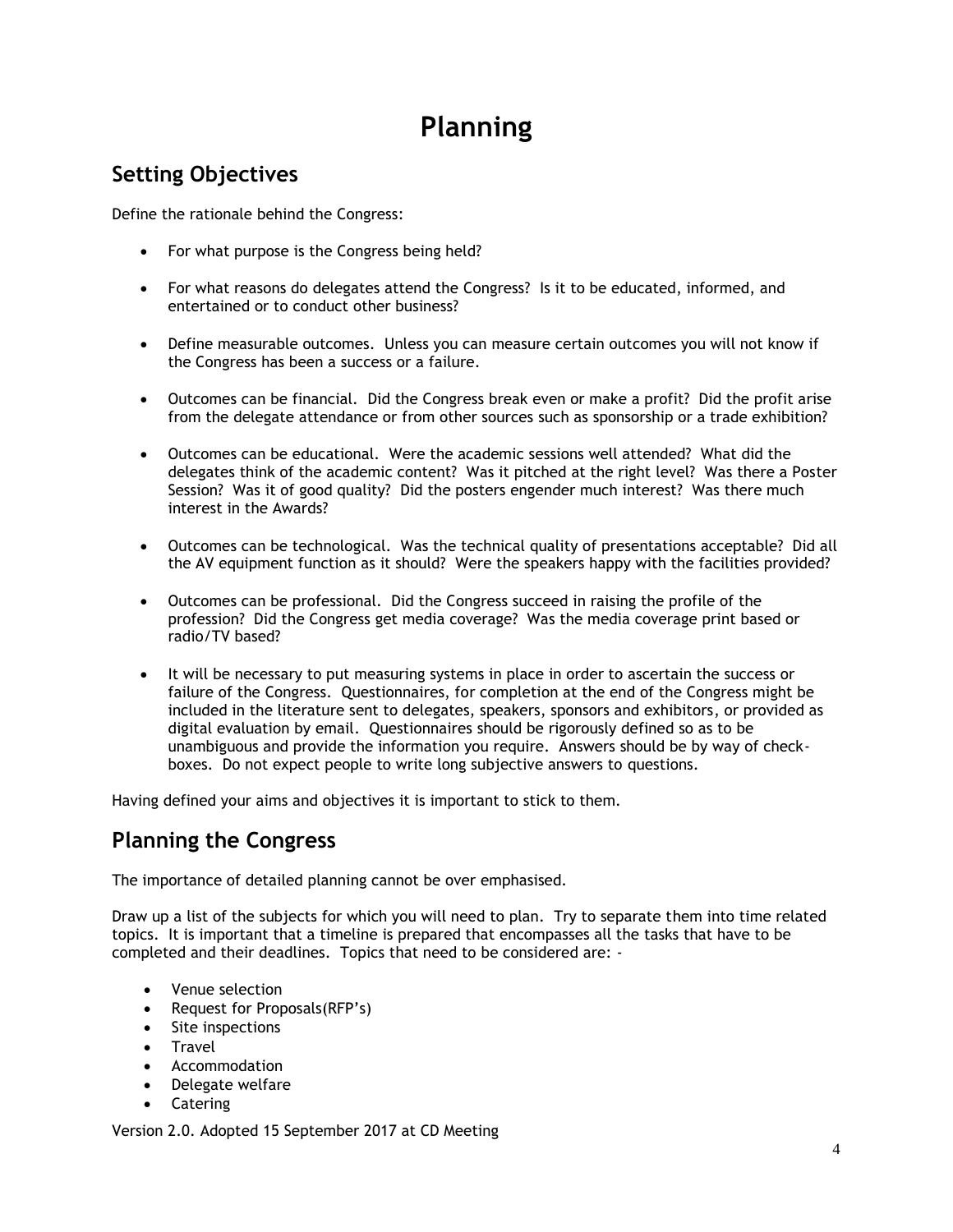- Social and recreational
- Printing
- Trade show
- Sponsorship
- Academic program
- Awards program
- Poster program
- Free paper presentations
- Delegates
- Speakers- (fees for registration, honoraria, travel and accommodation coverage)
- VIPs-(fees for registration, honoraria, travel and accommodation coverage)
- Rehearsals (timing of)
- AV and IT
- Media coverage
- Marketing and website
- Credit card payment of Congress fee online
- Budget Refer to IFBLS Guidelines for Hosting a Congress
- Evaluation
- Contingencies

No one expects you or your organization to have expertise in all these areas. However, as indicated above, there are those who have.

## **Planning Programs**

Money, time and participants are the three crucial factors when it comes to planning the Congress program. You should take into account:

- The aim of the Congress
- What the chosen location and venue offers (and when)
- The duration and timing of the event
- The nature of the delegates and if they are accompanied
- How far the delegates have travelled
- What the delegates are accustomed to
- The timings of crucial business sessions, such as the General Assembly of Delegates (GAD) for example, and any trade show
- The availability of speakers
- The timings of the main social events
- Levels of interest in session topics
- Any logistic factors, such as the availability of rooms
- Transfer times to other locations
- The potential effects of the weather
- Potential effects of any circumstance that can be considered a force majeure

It is important to allow a certain level of flexibility in the program so that the unexpected, such as a 'no-show' by a speaker, does not create a disaster.

## **Project Plan**

Version 2.0. Adopted 15 September 2017 at CD Meeting A project plan with milestones should be set up early to make sure all major tasks are getting done in time. Planning should ideally start three to four years before Congress or longer. The project plan must be adapted by each Congress organizer. Many of these items will be managed by the PCO, but you should agree on responsibilities and deadlines for all tasks. Note that the proposals below are not listed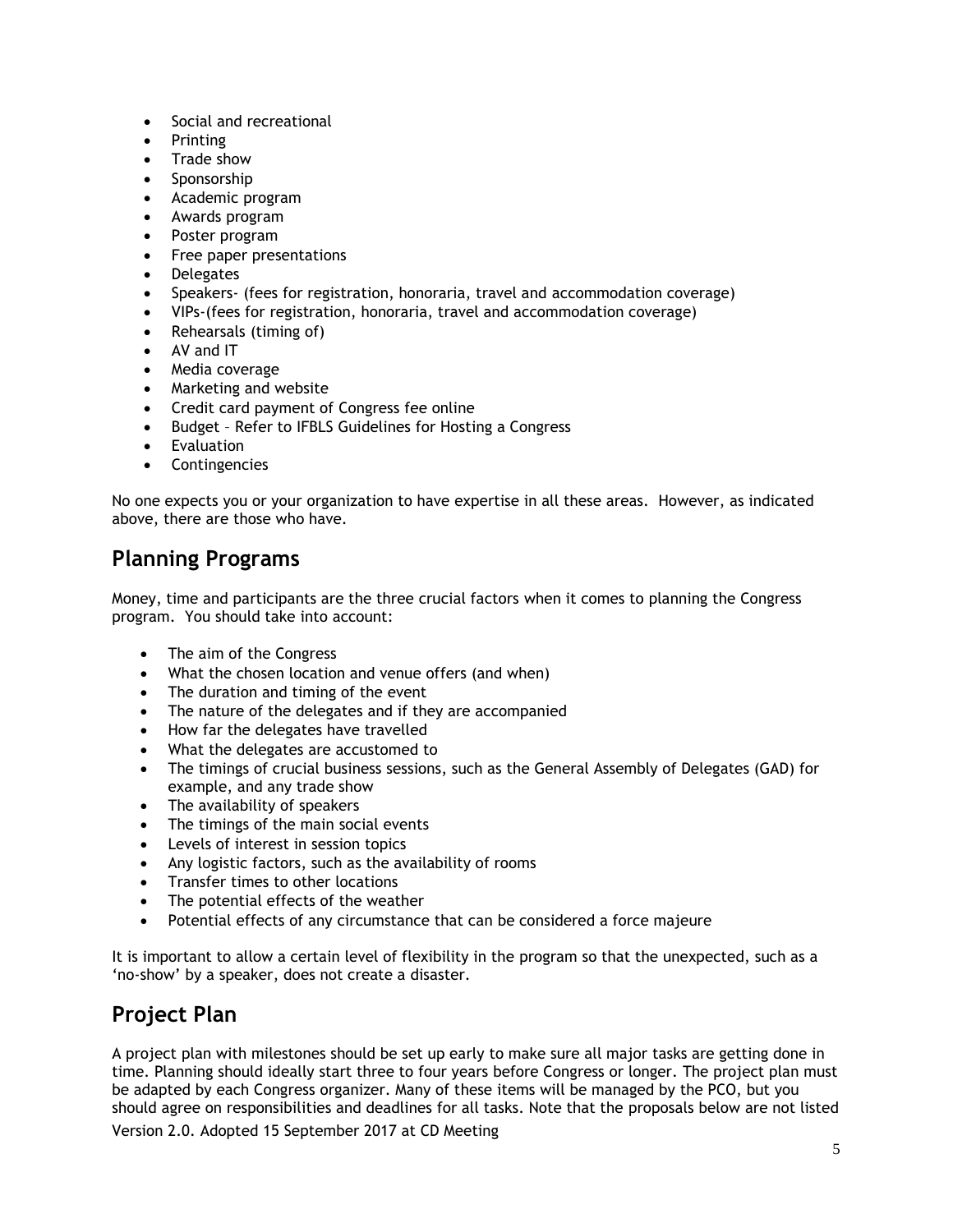according to when deadlines must be set, as several processes will be going on at the same time. All list items should have deadlines and name who are responsible for progress. The project plan must be updated regularly to make sure no items are overlooked. Some items you should consider including are:

#### **PCO selection**

- $\checkmark$  Identify candidate PCOs
- $\checkmark$  Check references and prices
- $\checkmark$  Approved by IFBLS
- $\checkmark$  Sign PCO contract

#### **Setting Objectives and Theme**

- $\checkmark$  Setting objectives
- $\checkmark$  Generate theme ideas
- $\checkmark$  Agree theme
- $\checkmark$  Create theme description
- $\checkmark$  Create Conference logo / graphics

#### **Bidding**

- $\checkmark$  Prepare bid
- $\checkmark$  Sign contract with IFBLS

#### **General**

- $\checkmark$  Appoint Project Manager
- $\checkmark$  Agree conference pricing
- $\checkmark$  Create conference plan
- $\checkmark$  Produce conference agenda
- $\checkmark$  Produce detailed plan
- $\checkmark$  Create conference budget with pricing of fees
- $\checkmark$  IFBLS approves budget

#### **Important dates to be established**

- $\checkmark$  Call for abstracts deadline
- $\checkmark$  Early registration fee deadline
- $\checkmark$  Late registration deadline
- $\checkmark$  Accommodation booking deadline

#### **Venue**

- $\checkmark$  Identify candidate venues
- $\checkmark$  Get venue quotes and availability
- $\checkmark$  Agree venue
- $\checkmark$  Agree date
- $\checkmark$  Approved by IFBLS
- $\checkmark$  Sign venue contract
- $\checkmark$  Update Conference budget
- $\checkmark$  Decide on menu
- $\checkmark$  Check on AV requirements
- $\checkmark$  Decide on room layout

#### **Accommodation**

- $\checkmark$  Identify relevant accommodation in different price ranges.
- $\checkmark$  Secure bookings at negotiated rates

#### **Delegates planning**

- $\times$  Travel advice
- $\checkmark$  Accommodation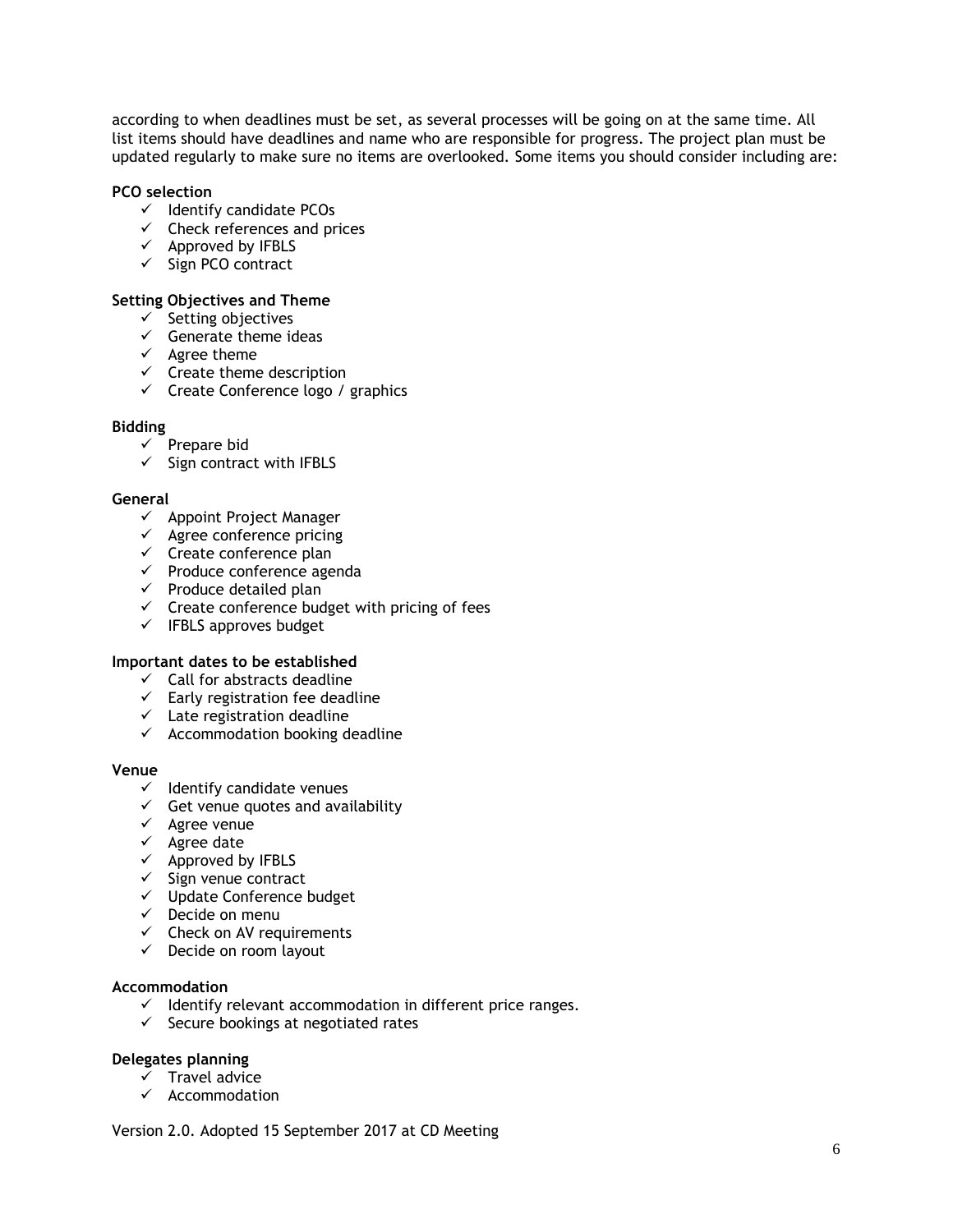#### **Decide social & recreational program**

#### **Abstracts and posters**

- $\checkmark$  Set criteria
- $\checkmark$  Publish call for abstracts
- $\checkmark$  Review abstracts
- $\checkmark$  Approve abstracts
- $\checkmark$  Confirm and add free lectures to conference program

#### **Speakers**

- $\checkmark$  Identify possible speakers
- $\checkmark$  Invite speakers
- $\checkmark$  Confirm speakers
- $\checkmark$  Communicate presentation deadlines to speakers
- $\checkmark$  Obtain and agree session abstracts
- $\checkmark$  Create abstract book

#### **Marketing**

- $\checkmark$  Communicate date, theme and venue at prior conference/meetings
- $\checkmark$  Put conference information on website
- $\checkmark$  Create press release
- $\checkmark$  Send out press release
- $\checkmark$  Feed Facebook and Twitter regularly
- $\checkmark$  Create conference-related newsletter article (repeat at regular intervals)
- $\checkmark$  Publish newsletter (repeat at regular intervals)

#### **Staffing**

- $\checkmark$  Draw up staffing requirements
- $\checkmark$  Confirm check-in staff
- $\checkmark$  Determine compensation at the Congress for volunteers/committee members, i.e. free participation at the Congress

#### **Post Conference Evaluation**

- $\checkmark$  Place presentations and report on website
- $\checkmark$  Sent out any agreed output
- $\checkmark$  Write to thanks presenters and offer feedback if required
- $\checkmark$  Create conference report
- $\checkmark$  Send conference report to press
- $\checkmark$  Submit final project statement to IFBLS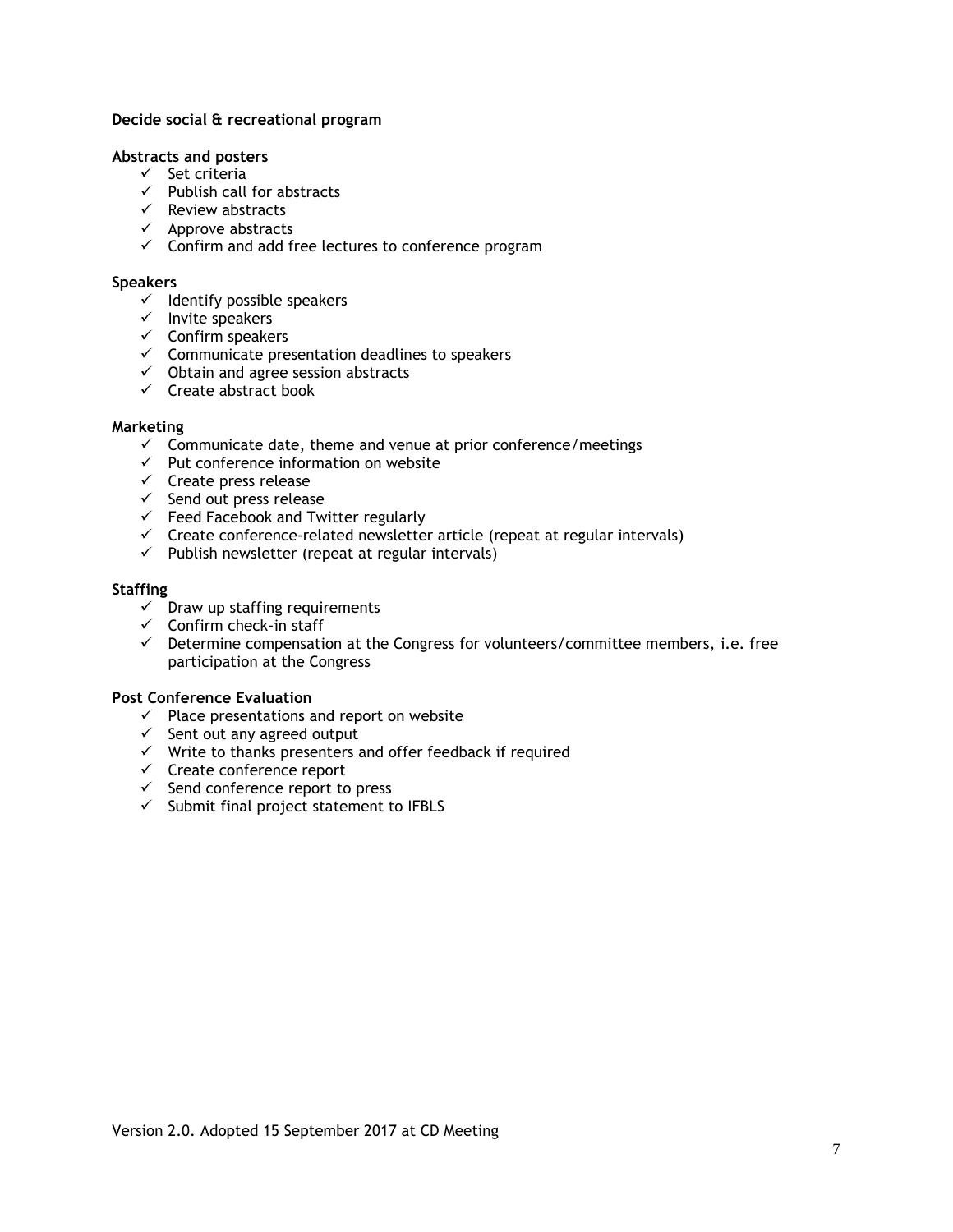# **The Venue**

# **Venue Selection**

The country in which the Congress is to be held will depend on a number of factors:

- It is the policy of IFBLS that the World Congress has a global impact. Therefore, Congresses are held in different countries and on different continents. The location of previous Congresses will be a factor when seeking new venues.
- While wishing to spread the IFBLS net as far wide as possible, it is acknowledged that some member associations do not have the internal resources required to undertake such a major event.
- Budget
- Ease of access and travel time for delegates
- Delegate expectations
- Political and social considerations
- Climate
- Local attractions
- Local levels of support
- Provisional program
- Stake holders needs
- Visa requirements
- Need of vaccines

Member associations intending to host a World Congress will have to decide on a suitable location. Factors influencing the decision might include:

- Resort
- City Centre
- Proximity to airport
- Convention facilities
- Hotels
- Support from local Chamber of Commerce and/or Convention Bureaux

# **Sources of Advice**

When you embark on planning the Congress there can be a feeling of isolation as you explore unfamiliar territory. In reality the business is teaming with people who can help and advice.

#### **Material in print**

- Venue directories
- The Internet
- Yellow Pages
- Travel guides
- Trade magazines
- Hotel guides
- Material already on file
- **Agencies/Others**
	- Travel agents
	- PCOs
	- Hotel group central reservations offices
	- Airlines
	- Trade Exhibitions
	- Conference industry associations
	- Familiarization visits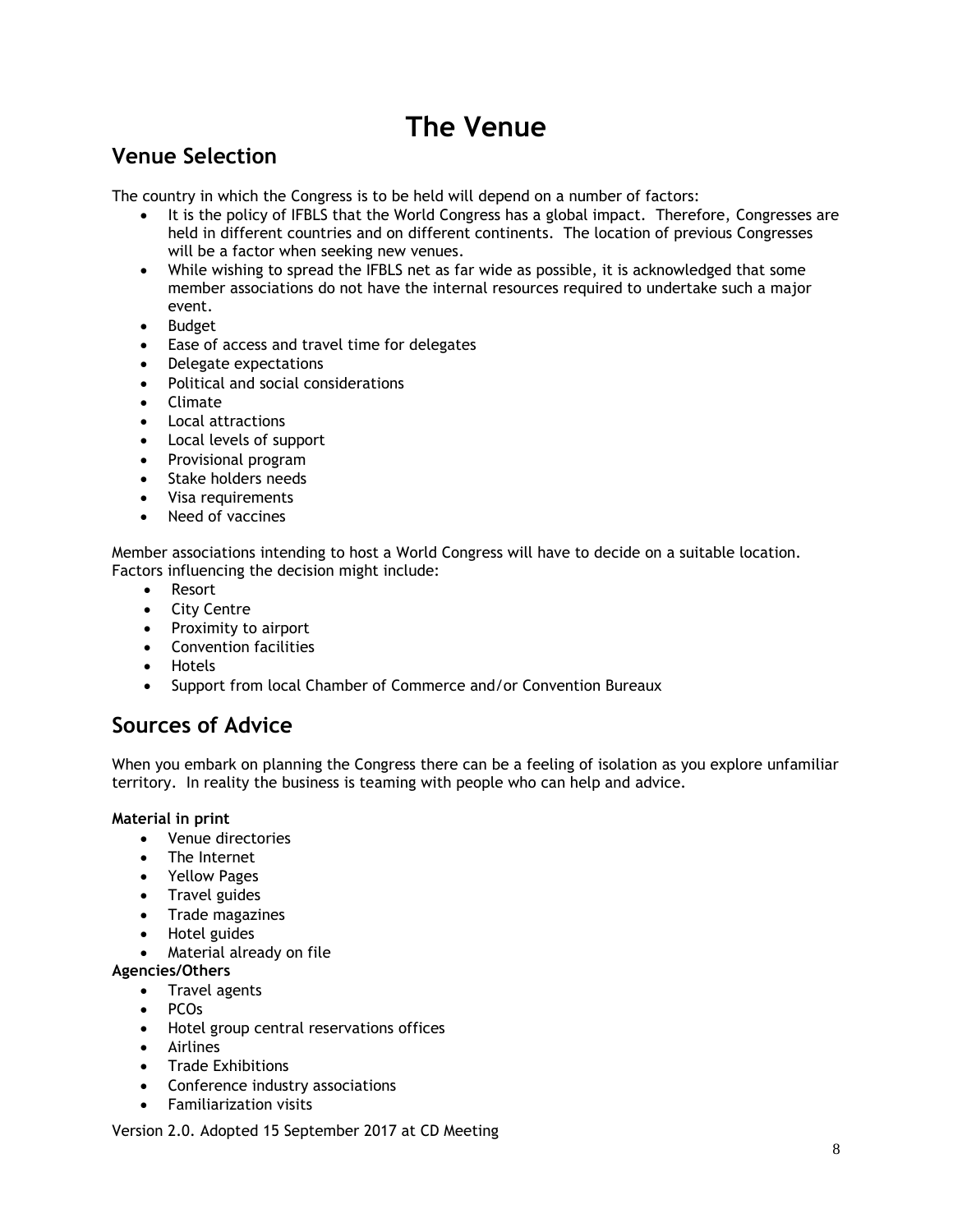## **Request for Proposals** (RFP)

Despite what hotels and convention centres will tell you, there is no such thing as a venue suited to everybody's need.

The site where you choose to hold the Congress will usually be the best available and you might have compromised to get it. But that should not stop you from seeking perfection.

At its simplest, the procedure goes as follows:

- Decide on a region or city
- Have a clear idea of the style of venue that will best suit your needs
- Prepare and send out a 'Request for Proposals' (RFP)

Bearing in mind:

- The aim of the Congress
- Dates
- Numbers attending
- Stake-holders need
- Budgets

Your RFP should contain a list of the features that the perfect venue will possess. Annotate those that are essential and those that are merely desirable, but explain in some detail the demands for meeting space, social function capacities and accommodation.

Add any other vital factors that will affect your choice of venue such as financial constraints, facilities for the disabled, catering needs or special AV demands. Include a provisional program and layout diagrams, if necessary.

Attach to this 'wish list' your 'Congress Profile' and send it, with a deadline for replies, to those venues that might accommodate your meeting in the region or city of your choice.

When you have compared all the responses it will become clear that your choice is surprisingly limited, so making a short list is easy. It is these short-listed venues that you will go to inspect.

### **Site Inspections**

One of the most important tasks you will undertake is the visit to inspect potential venues. Even if you have a short list of one, a site inspection will be vital. You need to check out all those wonderful scenes in the brochure for yourself.

Start by arranging appointments for a tour of the facilities. It is only fair to the management of the venue you are visiting to prepare yourself, and them, for the encounter.

Give the staff ample warning and tell them what you wish to inspect and who you want to meet. Remind them of your requirements.

Information you should seek:

- References
- Booking conditions or a sample contract
- Social and recreational ideas
- A list of local suppliers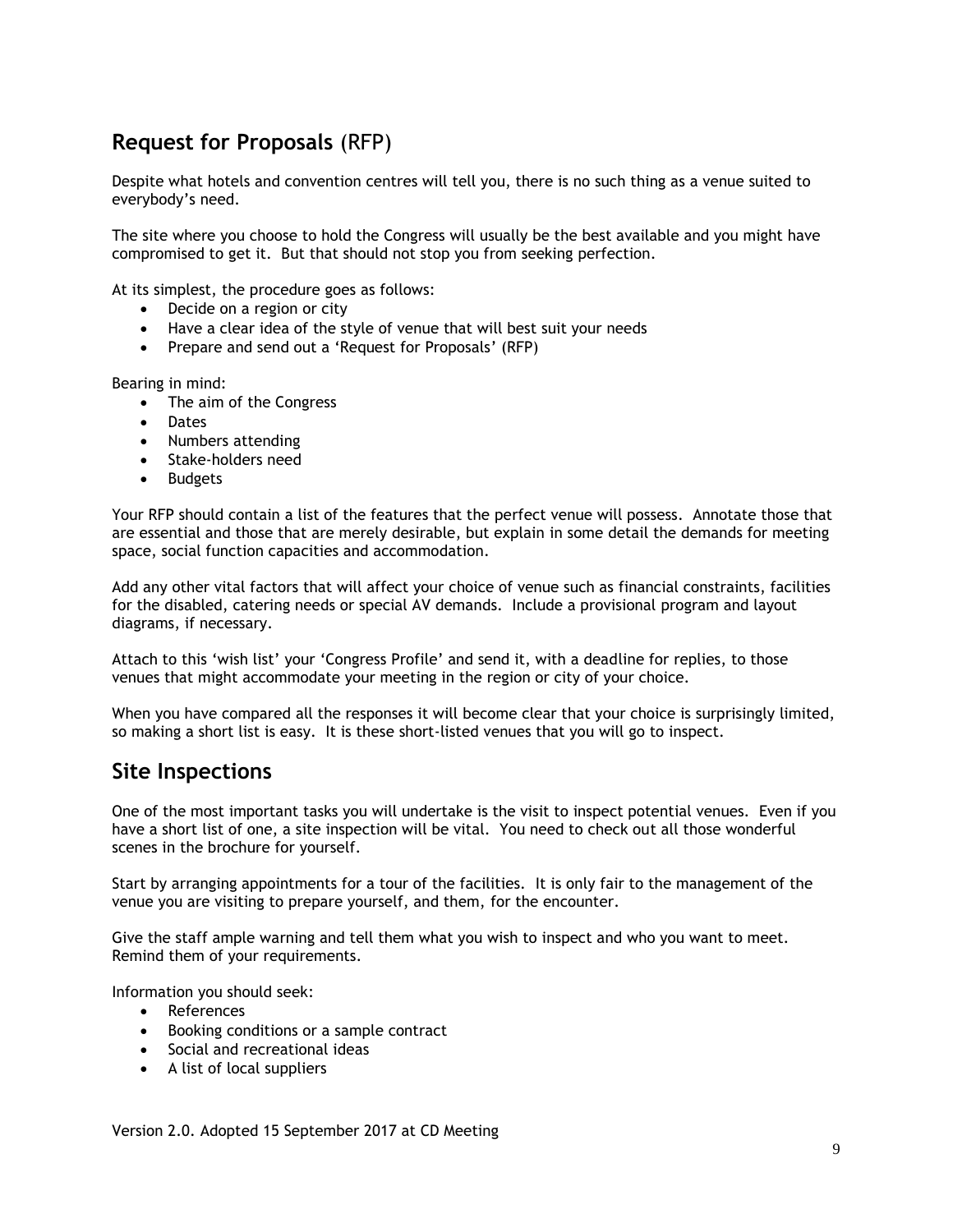The venue's conference pack should give up all the basic information you need, such as room capacities and available services. However, it will not say much about management practices or staff attitudes, about negotiable items or the fact that the venue is situated under a busy flight path!

The most important thing to bring on the site inspection is a checklist of questions that you prepared in advance.

# **What to Negotiate**

There are many ways to stretch your Congress budget and one is to negotiate the best deal with your chosen suppliers. Most things in life are negotiable, including the services that your venue will provide. However, do not be tempted to bully the management into ultra-low room rates. As a general rule it is better to pay a reasonable rate for facilities and accommodation and then negotiate added value.

For example, you might ask the venue to waive or reduce their charges for:

- Single occupancy
- Deposits
- Meeting rooms and AV
- Use of amenities (e.g. Disco, Sauna, Gym)
- Internet access/Wi-Fi
- Use of office equipment
- Storage facilities
- Signs
- Local telephone calls
- Parking
- Airport transfers

#### Ask for:

- Deposit waiver
- Late check out
- Free set up and breakdown days
- Free newspapers
- Extra porters
- Complimentary rooms on a basis of one per 50
- Free room upgrades
- Fruit or flowers in rooms
- Continuous tea/coffee service
- Pastries with coffee
- Menu and wines upgrade
- Welcome cocktail party
- Menu and place card printing
- Use of an office

#### **Points to ponder**

- When negotiating a package with the venue it is worth remembering the following fact: the vendor is in the strongest position. Vendors are in the business of making a profit and they know the price below which they are not prepared to go, either for individual services or for a total package. You do not know this price.
- Therefore, be sensible and flexible in your demands for better services and do not ask for all of the above at once if you want to preserve a cordial relationship with your vendor.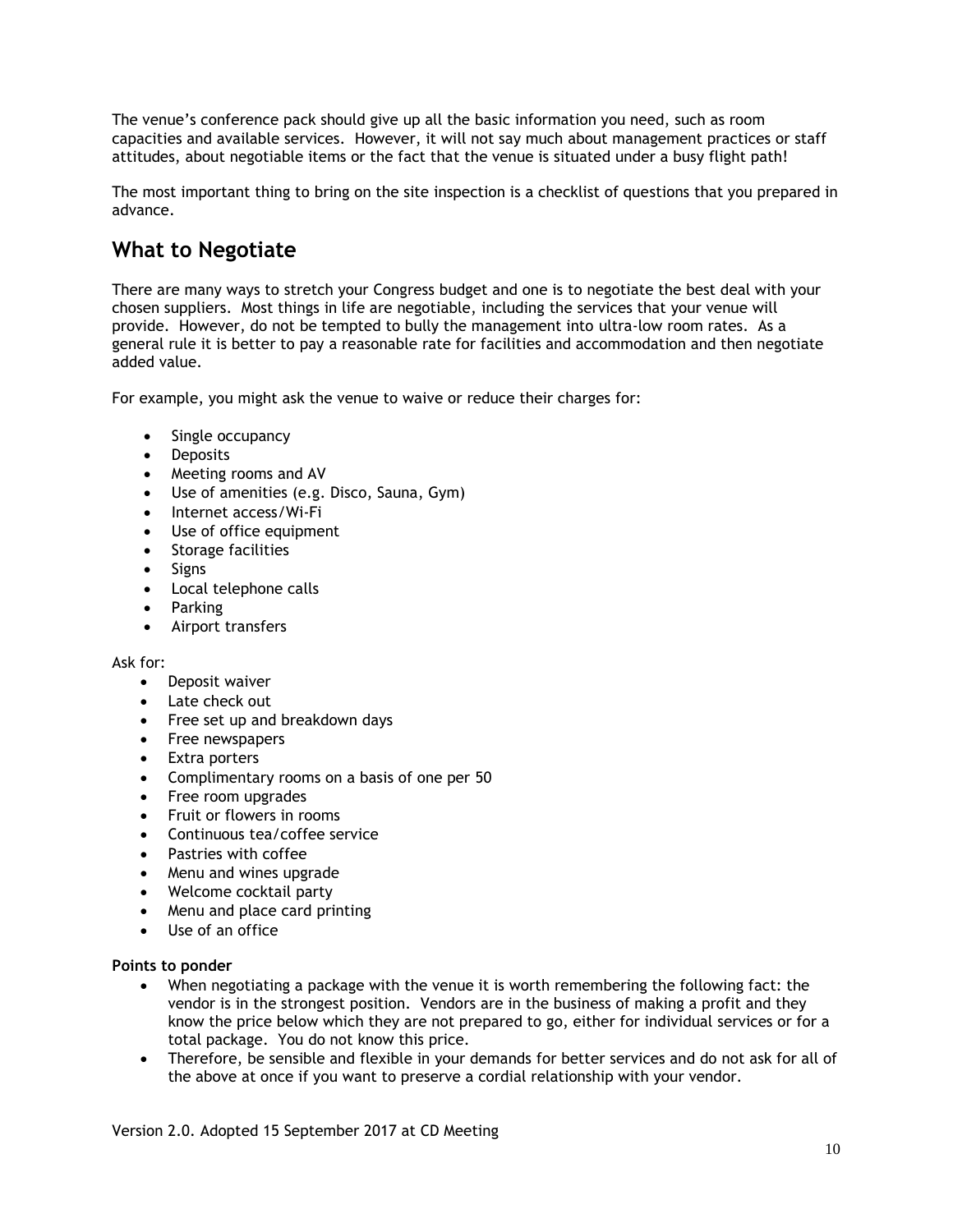• The world is divided into hagglers/negotiators and those who are not. If you are one of the latter ensure that one of your inspection/negotiating team is a haggler. Otherwise you will end up paying top dollar for every service you purchase.

## **Venue Liaison**

Probably the most important relationship that you will have as a Congress planner is with the management and staff of your chosen venue. They must become committed members of your team, sharing your vision of success.

Take time to plan (and discuss with your appointed Conference Coordinator), how best to motivate the staff so that they give you and the delegates exemplary service.

You may consider incentives, briefings, publicity, and recommendations, but the most effective contribution will be your own professionalism. Avoid sliding into a 'them and us' relationship. You have more to gain by working together than falling apart.

The venue will appreciate being kept informed of your decisions and any changes, throughout the planning phase. Establish procedures, confirm everything in writing, and make records of decisions. Keep them abreast of numbers, inform them of VIPs and other celebrities, involve them at every stage of your function planning. Seek their advice; they've seen it all before.

Prepare 'Function Requirement Sheets' for each session and function. These should include the following details: -

- What the function is
- Timings (including set up and tear down)
- Numbers attending
- Room layout (a sketch will be helpful)
- AV support required or brought in (blackout?)
- Internet access
- Extra furniture needed
- Table top extras (water, mints, pads, pens, etc.)
- Signs
- Staff required
- Security factors
- Any other special needs
- Name and contact for the function coordinator

Your relationship will be strengthened if you are prepared to be flexible in your demands. A sense of humour is just as important!

# **Catering**

The delegates at the Congress may not remember a month later what they discussed, but they will remember the meals.

Due to illness, allergies or beliefs, certain delegates will have specific dietary requirements. Nuts and shellfish can present particular difficulties for persons with allergic reactions to the proteins they contain. Even small traces can have serious consequences, so it is important that the utensils used in the preparation of the food have not been in contact with allergens. Ensure that the Congress booking form contains a section wherein the delegates can list specific dietary requirements. When this information is collected it must be made known to caterers and banqueting managers.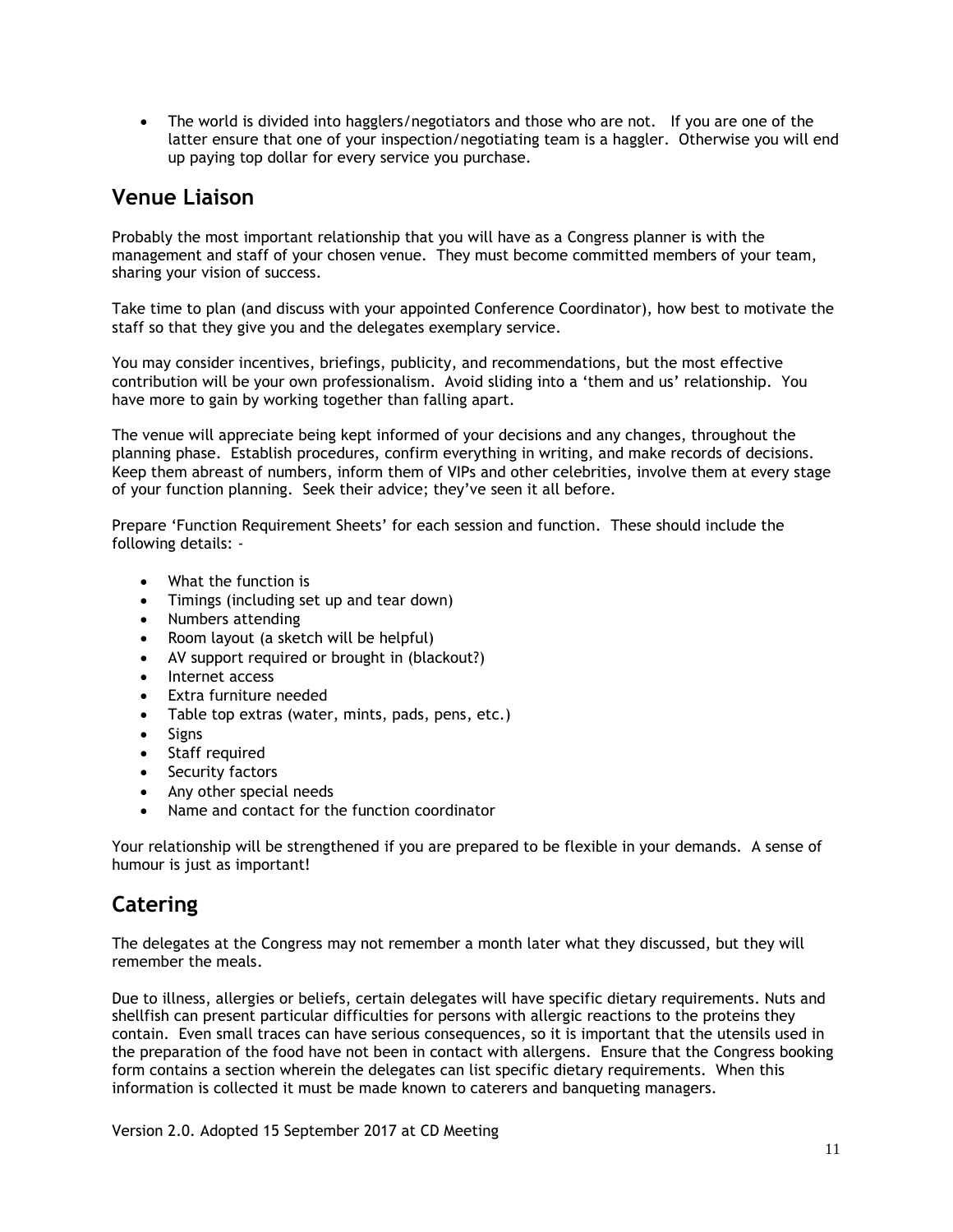If different venues are hosting different functions, menu coordination is necessary so that the delegates do not eat chicken at every meal.

Talk to all the banqueting managers, chefs and head waiters so that they feel involved in your overall plan.

Review their suggested menus, wine lists and bar prices.

Ask for photos of previous similar functions, client references, layout plans and capacities.

Discuss what the banqueting team enjoy doing, what is local and popular at the time of the year in question. Seek their ideas and suggestions.

In the restaurant check out:

- The menu
- The food (appearance and taste)
- The service
- Table décor
- Ambience and lighting
- Sound systems
- Disabled facilities and access
- Fire exits and general security
- Location of cloakrooms and toilets
- Food allergies and specific dietary requirements

Enquire about:

- Bar hours
- Staff to guests ratios
- Staff experience/training
- Language skills
- Breakfast (selection and speed)
- Hygiene procedures
- Recycling policies (will excess food be donated to charity)
- Consumption controls
- Corkage charges (wine)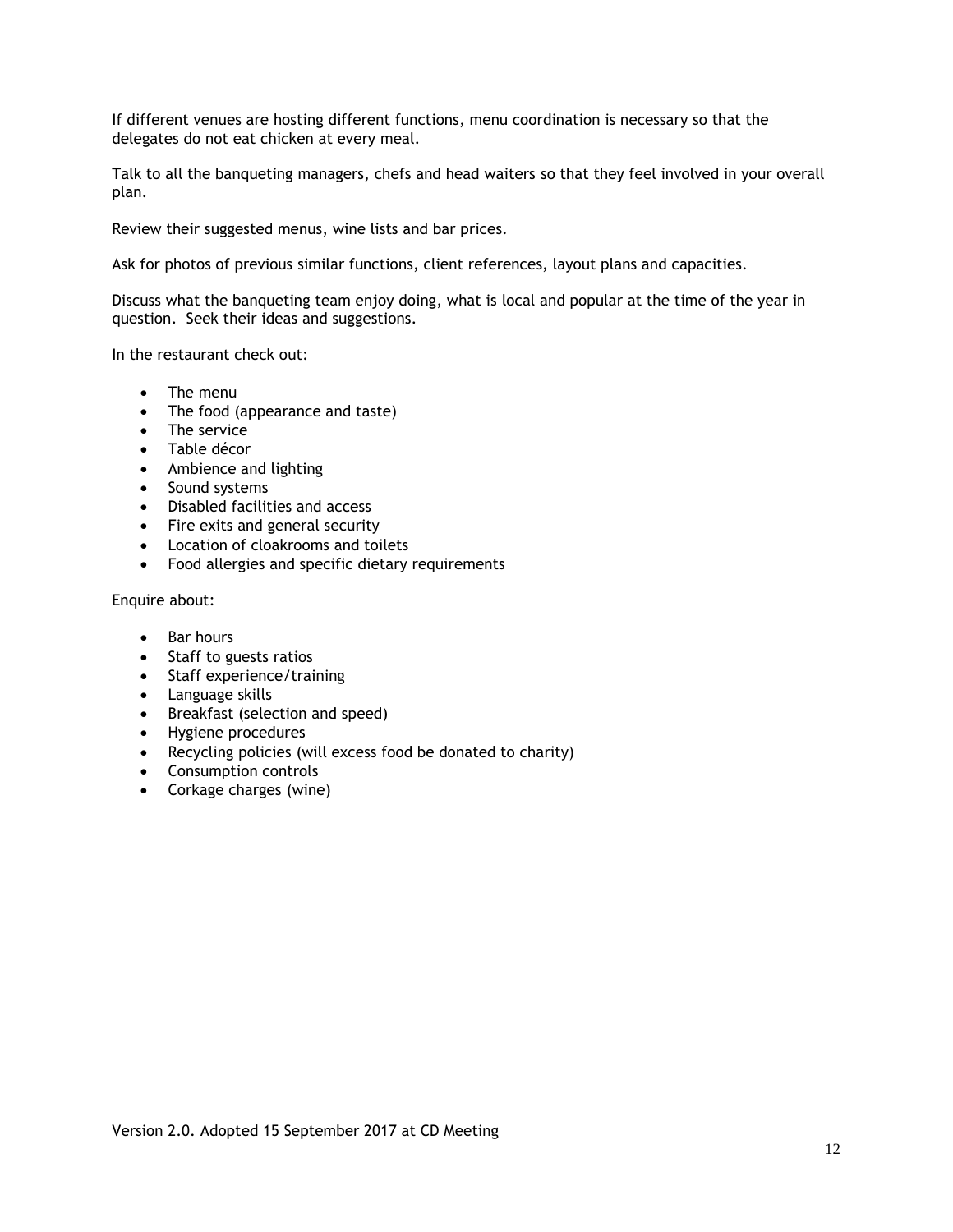# **The Delegates**

# **Travel**

Delegates are prepared to undertake long and arduous flights in order to attend Congresses. However, once they reach their destination they expect the Congress venue to be within easy access of the airport. Delegates will not undertake a six-hour bus journey, following a long-haul flight, no matter how exotic the location.

If the Congress is shown to be of importance and bringing business to the venue then the national carrier or local airline may be prepared to give concessions on flights for speakers or other VIPs.

It may also be possible to negotiate special airfares with the national carrier for delegates attending the Congress. However, in some instances, particularly in respect of group travel, delegates may be able to negotiate a local package that is cheaper than the special fares on offer from the national carrier.

The local organizing committee may arrange for a welcoming booth at the airport. Delegates arriving will be tired and may be unfamiliar with the local language, currency and customs. A welcoming presence, from which they may obtain information on transport to their accommodation, location of the Congress, currency exchange, etc., is much appreciated.

### **Accommodation**

Delegates attending the Congress will be from a wide spectrum of social and cultural backgrounds. They will range in age from young to old. Their financial means will also vary.

The accommodation on offer must reflect these factors. The levels available should range from budget accommodation for those with limited financial resources to high-class accommodation for those who can afford it.

If possible; the accommodation chosen for the delegates should be within easy distance of the Congress venue. Ideally it should be within walking distance but if this is not possible it should be on a direct local transport route. Delegates will not wish to spend long periods of time travelling from their hotels to the Congress venue, nor will they wish to have to change buses/trains in the course of their journey.

# **Delegate Welfare**

As the organizer of the Congress you have a responsibility for the well-being of the delegates. You have a moral and, in some cases legal, obligation to look after their physical and mental welfare.

This may entail that they are not in any danger from:

- Criminal activity
- Terrorism
- Fire
- Dangerous driving
- Food poisoning
- Un-regulated sports activities
- Extremes of climate and weather
- Any war, threat of war, riot, civil strife, industrial dispute or other circumstance that can be considered a force majeure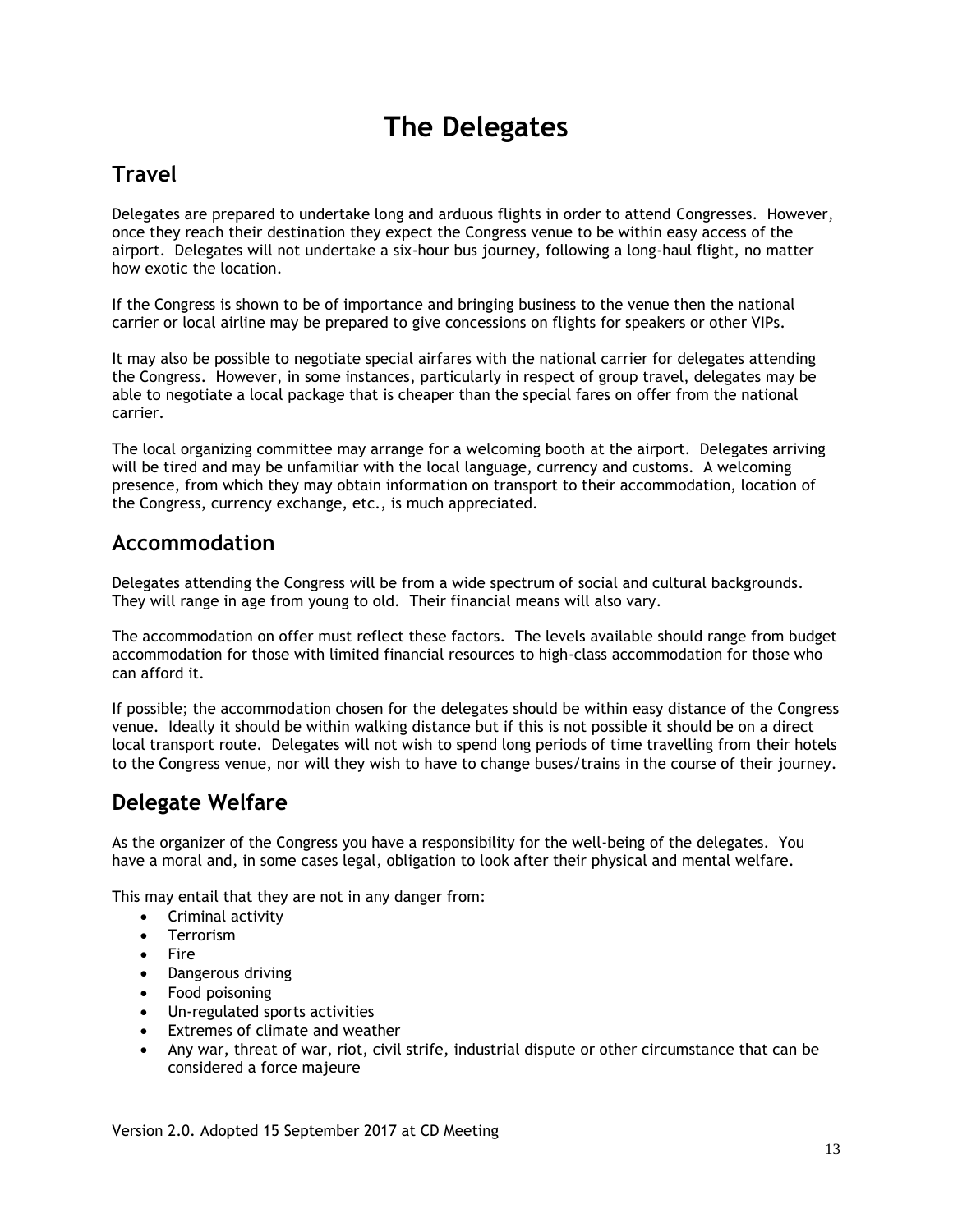In this respect you should:

- Ensure that all delegates are registered
- Check the safety systems and procedures at your chosen venue
- Brief everyone on potential local hazards
- Inform about vaccines
- Check the hygiene certificates in kitchens
- Examine the competency certificates of organizers of hazardous sports
- Maintain a first aid facility
- Brief delegates on local weather situations
- Ensure that all drivers are competent and licensed
- Safeguard all baggage in your care
- Be aware of local medical resources
- Provide local contact person in case of emergency

## **Social and Recreational**

Delegates expect that the program for the Congress will have a social content. Additionally, some delegates will be accompanied by spouses/partners who are not members of the profession. It will be necessary to provide an *accompanying persons* program for these. This can involve local sightseeing and shopping trips. The venue for the Congress will be an important factor in what can be arranged. Furthermore, some delegates opt to take their vacation as part of their trip to the Congress so it will be desirable to make information available on pre and post Congress tours and trips.

Delegates will derive the most benefit if there is time in the program for recreation. The best schedule is one that has a nice balance of work and leisure activities. The following factors should be taken into account when planning:

#### **People factors**

- The aim of the event
- Likely numbers
- Who the delegates are
- What they are accustomed to
- What their expectations are
- What they can afford
- The previous day's activities
- Travel fatigue

#### **Time factors**

- The time available for recreation
- Local shopping hours
- Transfer times to recreation sites
- The times of sunrise and sunset
- Times of meals, before and after recreation
- Times of special social events
- The work timetable

#### **Local factors**

- Climate and weather
- What the location offers
- What the venue offers
- Cultural constraints
- Capacities at attractions
- Entrance fees and gratuities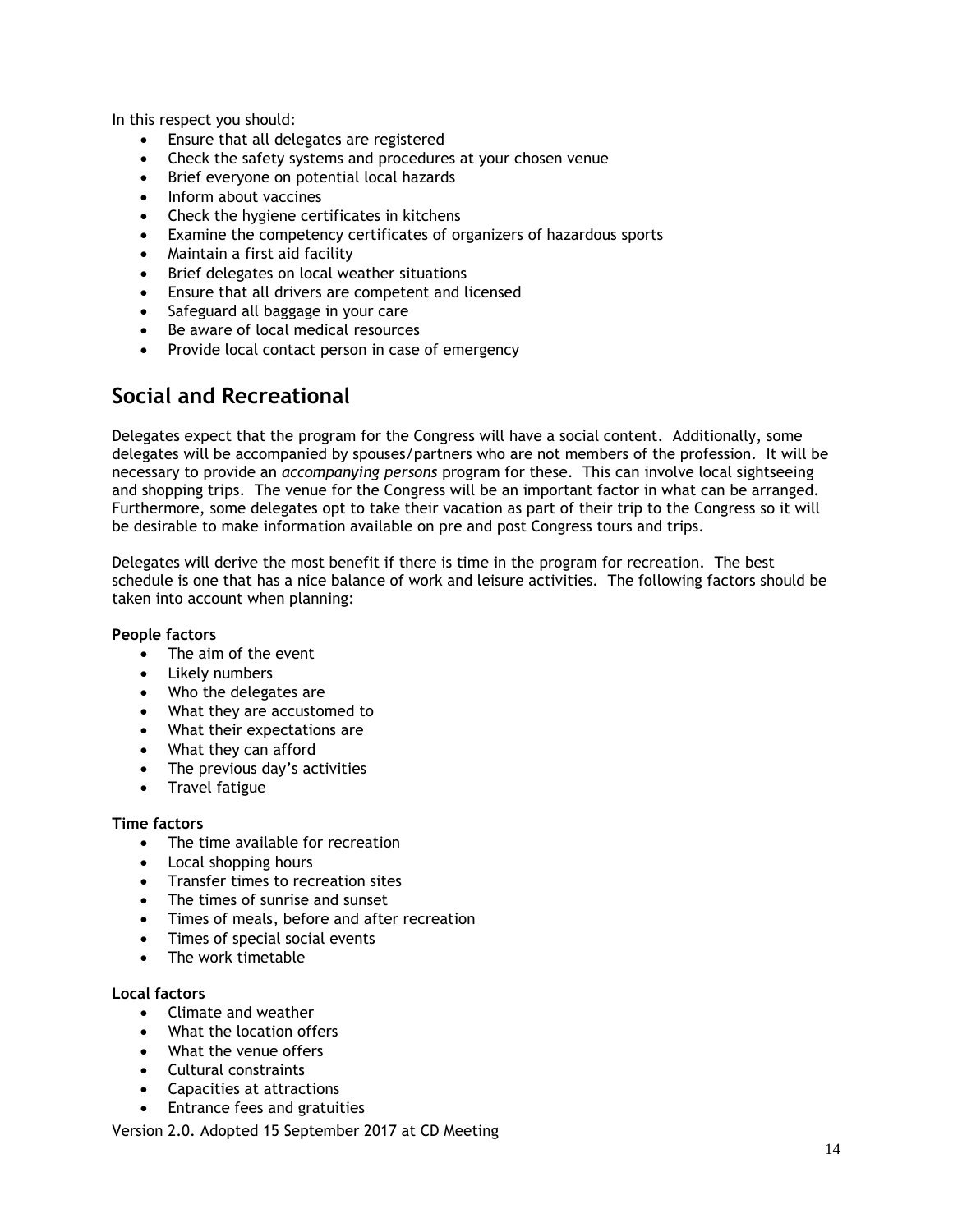- Catering
- Availability of resources such as, transportation, staff, special equipment, catering, accessibility services, toilets and on-site storage

#### **Other factors**

- Budgets of the organization
- Special clothing needs
- Insurance
- Special safety requirements
- Contingency plans
- Marketing and PR
- Communications

# The Meeting

# **Meeting room checks**

For a Congress the event will center on the meeting rooms. Therefore, you need to subject all your meeting rooms to close scrutiny.

First, check their location within the venue for:

- Independent access (direct to concourse or street)
- Cargo access
- Accessibility services

Check for their 'find ability' and proximity to:

- Main entrance and car park
- Registration areas
- Break-out rooms
- Meal areas and kitchens
- Elevators lifts and telephones
- Toilets
- Fresh air

Check the fixtures:

- Décor
- Wall and floor materials (should be sound absorbent, not bright and not 'busy')
- Soundproof partitions
- Independent heating/air conditioning
- Pillars/obstructions
- Room shape and partitions
- Location of doors (and where they lead)
- Fire exits
- Natural light/views
- Chandeliers and mirrors
- Stage area and access
- Light and temperature controls, power and telephone points
- Blackout facilities
- Acoustics
- Ceiling height (for projection purposes)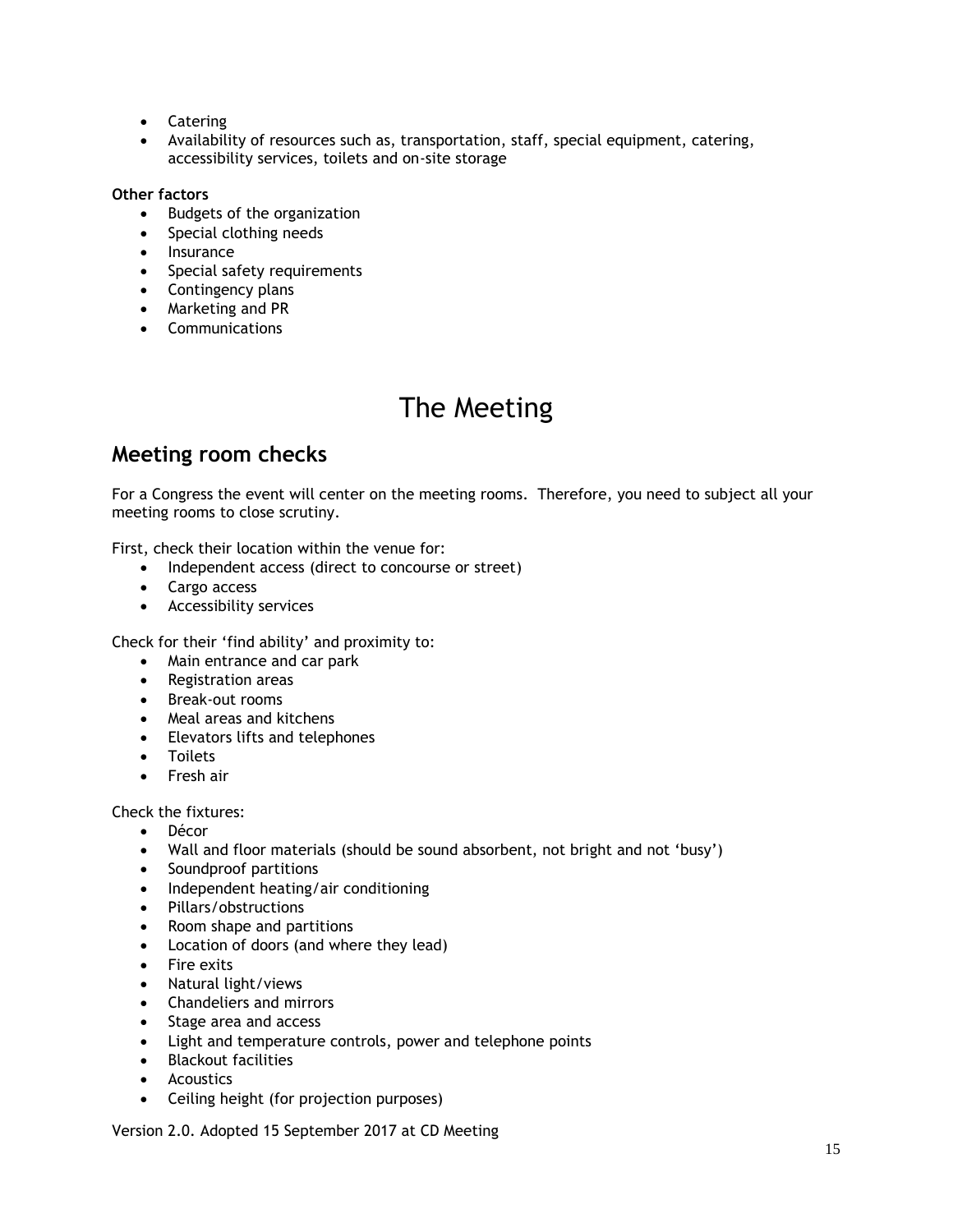Check the movables:

- Chairs (comfort factor)
- Tables (size & coverings)
- Table furniture (what is provided)

## **Managing multi-media and Audio-visual aids**

Because multi-media technology is changing so rapidly, anything written will probably be obsolete within 12 months. As far as possible the Congress Planning Committee should be aware of forthcoming developments in the fields of IT, communication and presentation. These will include:

- Registration systems
- Venue-finding software
- Accommodation reservation systems
- Mobile telephony
- Presentation techniques
- Video conferencing
- On-site delegate information systems
- On-site tracking and security systems
- Internet access
- Available computers

Obtain the advice of an IT specialist before proceeding. When purchasing or hiring multi-media support from a professional agency, always shop around as prices are very flexible and equipment varies. Yesterday's systems may be perfectly adequate and at a lower price than today's state of the art equipment.

As the Congress planner you must ensure that nominated members of the organizing committee have a working knowledge of the basic equipment used in AV presentations, including the characteristics and capabilities of:

- Flip chart and stand
- Overhead projector
- PowerPoint projector (PPP)
- Sound system

Time spent becoming acquainted with these items will be amply repaid. Do not expect visiting speakers to be familiar with every piece of equipment on the market. A technical rehearsal is an absolute necessity.

When setting up and testing projection equipment, microphones etc., check for visibility and audibility in all parts of the room. It is also important to understand the relationship between focal lengths, screen sizes and visibility in the auditorium. Delegates standing at the back of the room should be able to read what is on the screen and hear what is being said.

In many instances the venue will provide and be responsible for your basic AV needs, but the technician on duty can only be in one place at a time, so ensure that you are provided with spares of all the useable components such as pads, pens, bulbs, pointers, cables etc.

Remember to have a preparation room for the speakers so they can run through their presentations and prepare for the lecture.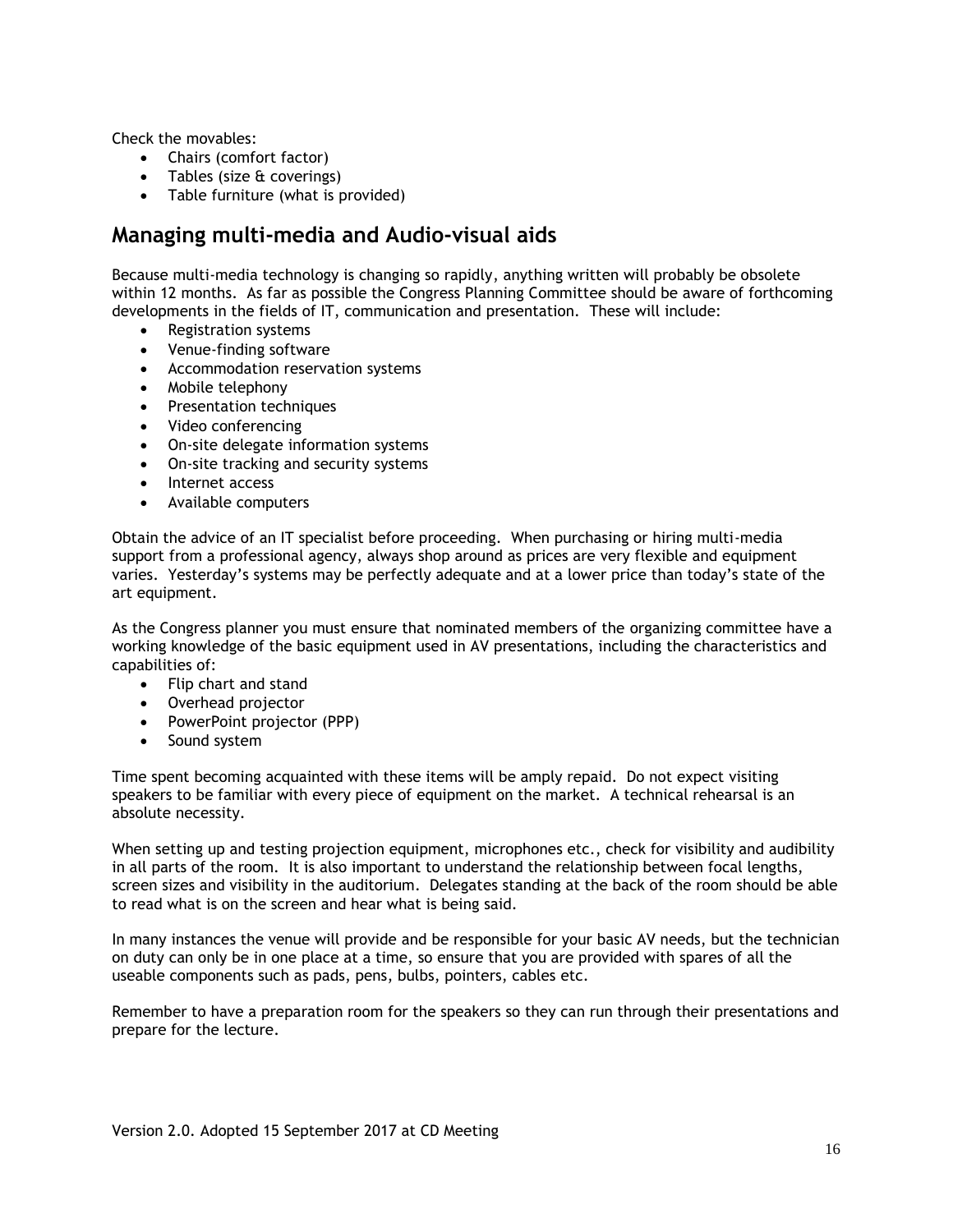Much time can be saved if you ask the right questions about AV matters on an early visit to the Congress venue, such as:

- What in-house resources and technical support are provided (and at what cost)?
- What transport and lifting equipment is available (important for the exhibition)?
- Does the venue operate tied contracts with suppliers? If not, who are the best local suppliers?
- When are the earliest and latest times each room is available?
- Can the rooms be accessed at all times?
- Where is the equipment normally stored and what security is in place?
- What is the power supply and where are the power points?
- Is there an extra charge for the use of electricity?
- Is there an extra charge for the use of internet?
- From where are the sound and lighting systems controlled?
- Does the local fire inspector have to check set-ups?
- Do any special local conditions apply?
- Is there an extra charge for poster stands?
- What materials, if any, are prohibited?

### **Speakers Management**

In order to get the best from Congress speakers there are key principles to follow:

- Brief them
- Host them
- Reward them
- Preparation Room

Unless speakers are fully briefed they will not feel committed to the Congress. Do it personally and do it in writing. Communicate regularly. They need to know:

- When, where and for how long, they should speak
- Who or what precedes or follows them
- What they should speak about
- What AV aids are available
- How many, and who are the audience
- What, when and how they will be paid

Your speakers may not know anyone at the Congress, therefore host them as honoured guests and set aside a speakers' lounge or 'Preparation Room'.

Insist on rehearsals and ensure that the speaker feels comfortable with the layout, lighting, etc. Organize lighting and sound to support and enhance the performer.

Always encourage and thank your speakers (publicly and privately).

Obtain audience evaluations and convey them to the speaker soon afterwards.

Do not accept poor presentations and/or badly prepared graphics simply because the speaker is an 'international name'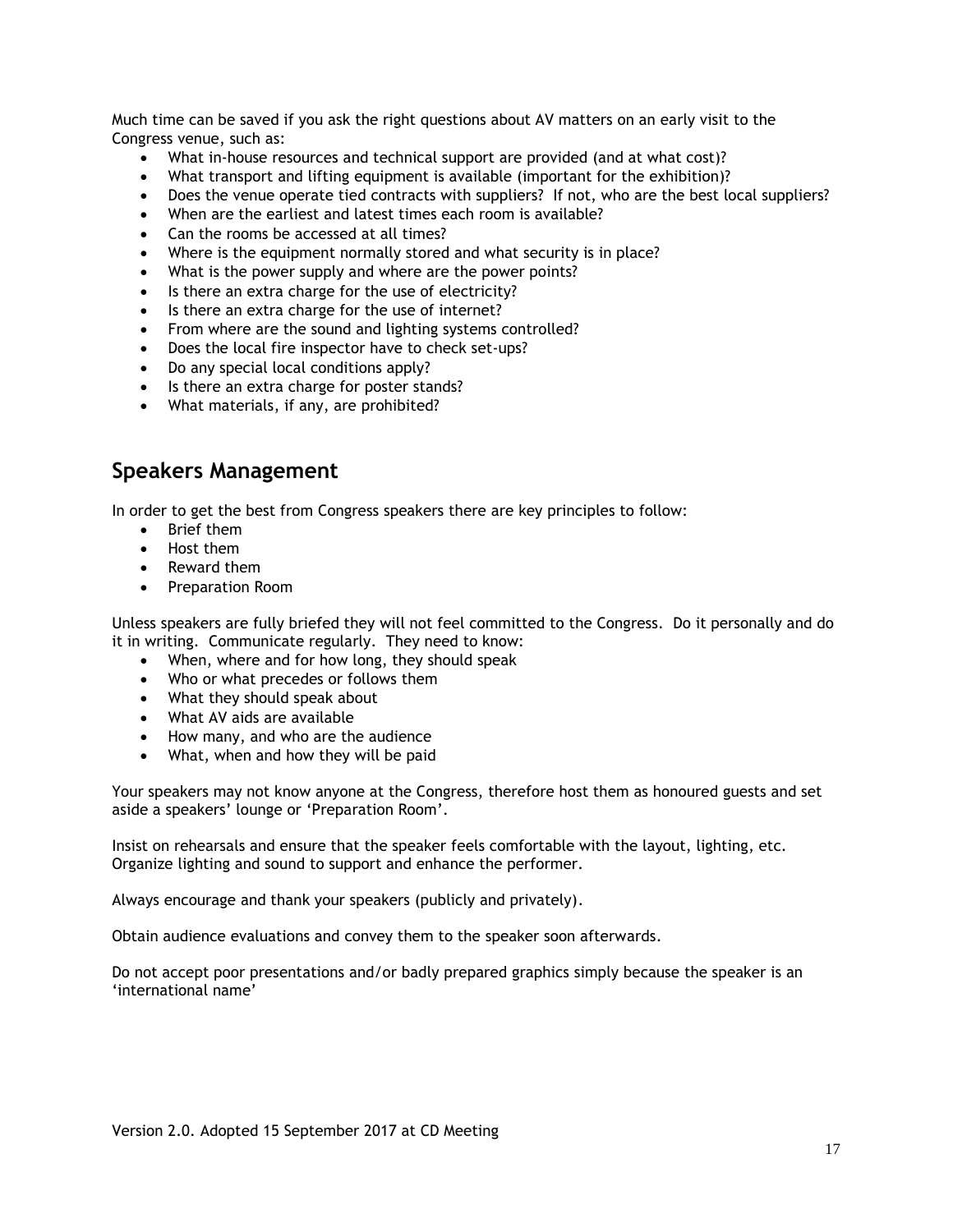### **Marketing**

A marketing plan should be one of the earliest schedules you prepare because your promotional activities should keep pace with your planning. Ensure that IFBLS is notified about requirements for marketing that involve IFBLS. Keep in mind that your own members/national participants are your largest market and start early by informing them to recruit participants for the Congress. To broadcast your message you may enlist all sorts of media:

- Websites
- Social media
- Professional journals
- Trade papers
- Regional press and radio
- The venue
- Related conferences
- Trade shows
- A launch seminar/seminars

Utilize:

- Social media
- Advertisements
- **Press Releases**
- Announcements
- Mailings
- Faxes and e-mails
- Web site pages (yours and others)
- Your speakers
- Notices and posters
- Press conferences
- Diaries of events

The type and quality of all your printed material is important and should reflect the theme of the Congress. You may require three or four mailings of different brochures containing programs, speaker details, social activities etc.

Remember that pre-registered delegates save you time, trouble and angst on the day, so make your registration forms as user-friendly as possible. Easy online registration is the key.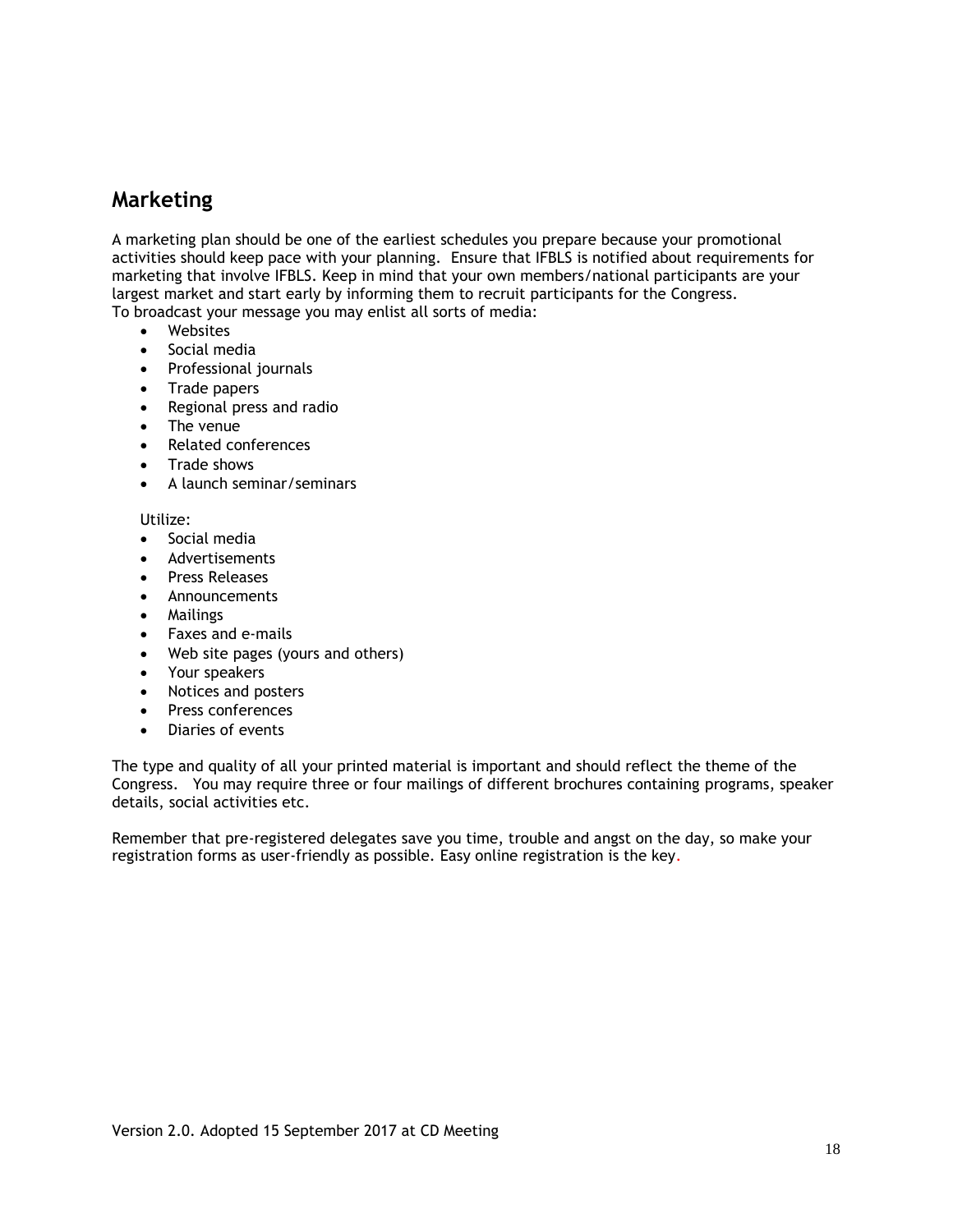# **The Budget**

## **Budgets**

It is not possible to list every possible item of expenditure that may be incurred arising out of the hosting of the World Congress. However, a logical approach to the matter of budgets will help foresee most of them.

Essentially there are two types of costs for the World Congress

- Fixed Costs those items that do not depend on numbers, e.g. marketing, some printing, speakers.
- Variable Costs those per person items that will reach a variable total, e.g. meals, conference bags.

Irrespective of how the Congress is financed, the principles of budgeting remain the same:

**Allocation** – it will be helpful to divide potential expenditure under several headings, for example:

- Travel and transport
- **•** Accommodation
- Presentations
- Social and recreational

As necessary, these categories can be further subdivided. They should be entered into a Cash Flow Forecast where costs (and income) can be projected on a month by month basis.

**Negotiation** – This will provide you with an agreed price for everything.

**Monitoring** – This should be continuous so that potential overspends are avoided or identified early.

**Accounting** - This is done not only to satisfy the financial controller and stakeholders, but also to provide a historic base for future Congresses.

Beware of hidden costs. Ask suppliers what extra costs are possible and then budget for them.

A Contingency Budget should be prepared and approved by IFBLS.

### **Budget Savers**

In order to generate income consider some of the following revenue-attracting ideas:

- Seek for local, regional, national or EU grants
- Seek sponsorship
- Sell advertising space in brochures, programs and mailings
- Sell-display space, mementoes
- Maximise the income from the trade exhibition

Overheads can be cut by:

- Being flexible about dates
- Inviting several suppliers to tender
- Asking suppliers for a discount
- Using local resources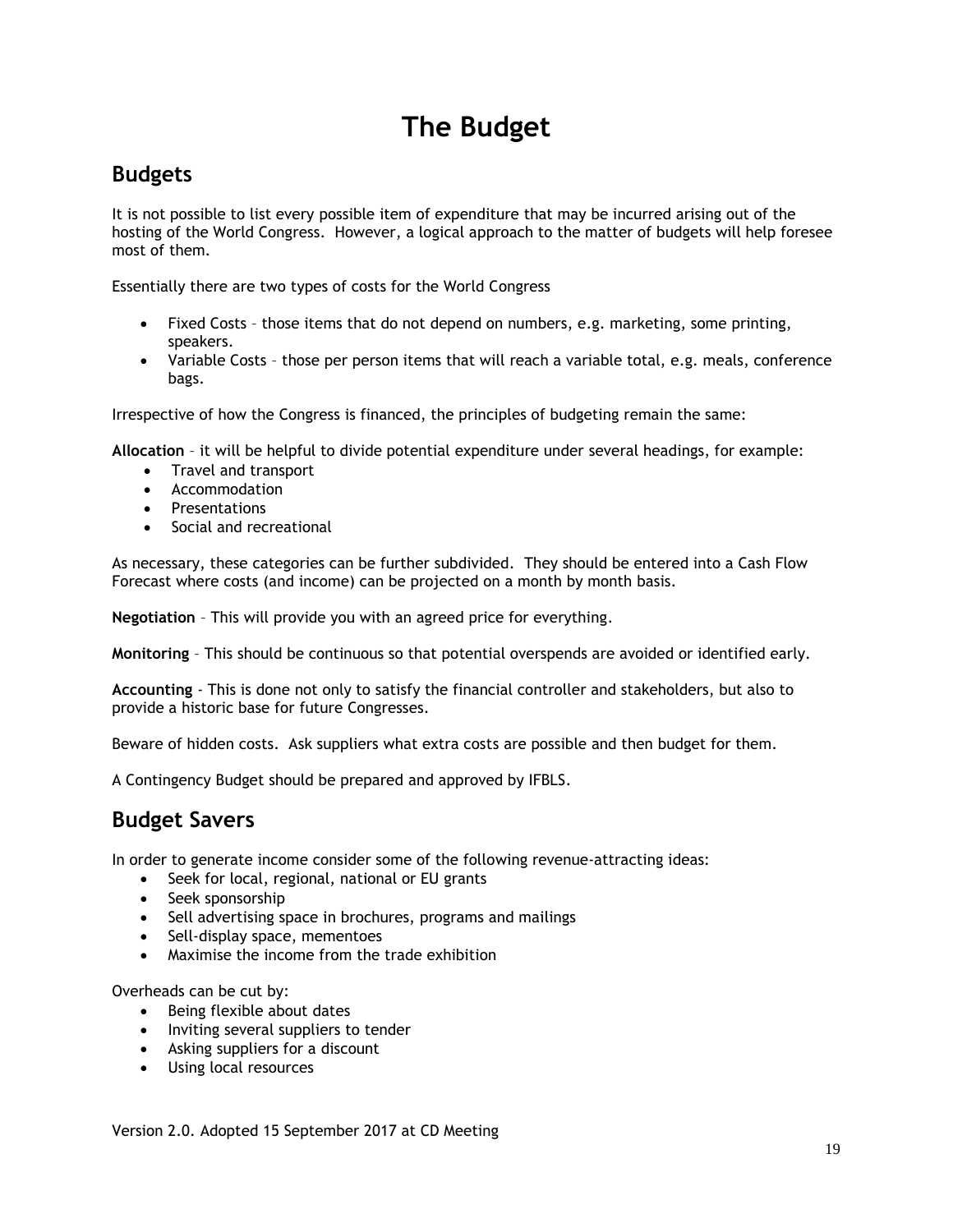#### **Food and Beverages**

'F & B' is major item of expenditure, therefore consider ways of cutting costs:

- Limit the numbers of choices
- Buffets may cost less
- Choose dishes that provide bulk
- Sandwiches are better value than canapés
- Choose local ingredients
- Cut out dry snacks
- Choose house wines or make participants pay for beverages themselves
- Buy tea/coffee by the urn
- Give the Banqueting Manager a budget

# **Final Thoughts**

### **Some things to remember**

- **Rooming lists**. Delegates can be sensitive about their hotel and the quality of their room in relation to others.
- **Multiculturalism**. Take time to discover the requirements and customs of delegates from other cultures and, in association with the venue, provide for them.
- **Disabilities**. Ascertain the needs of any delegates requiring accommodation and make the necessary arrangements.
- **Taxes and service charges**. Don't be caught out by unexpected VAT, GST, and/or service charges. Discuss these with the suppliers before the Congress.
- **Insurance**. You can insure against most unforeseen eventualities such as a speaker 'no show', but not for a shortage of delegates. Planning well in advance, and the contingency budget can help protect the Host.
- **The environment**. Expect good environmental practice. Speak to the venue about its 'green policies'.
- **Website.** It should be easy to access and use the Congress website, including paying the Congress fee.
- **Delegate familiarization**. Your delegates will appreciate the Congress more if they know what to expect. A pre-arrival briefing on customs and traditions, plus guidance on where to go and what to see in the locality will be welcomed.
- **Emergencies**. Always assume that something may go wrong. Prepare contingency plans.

## **Afterwards**

The Congress is not over for the organizer, even when it is. There will be many loose ends to tie up and someone else will be organizing the Congress in two years' time, so:

#### **Analyze**

- Achievement of aim, goals and objectives
- The accounts
- Delegate evaluations
- Stake-holder evaluations
- Your teams' opinion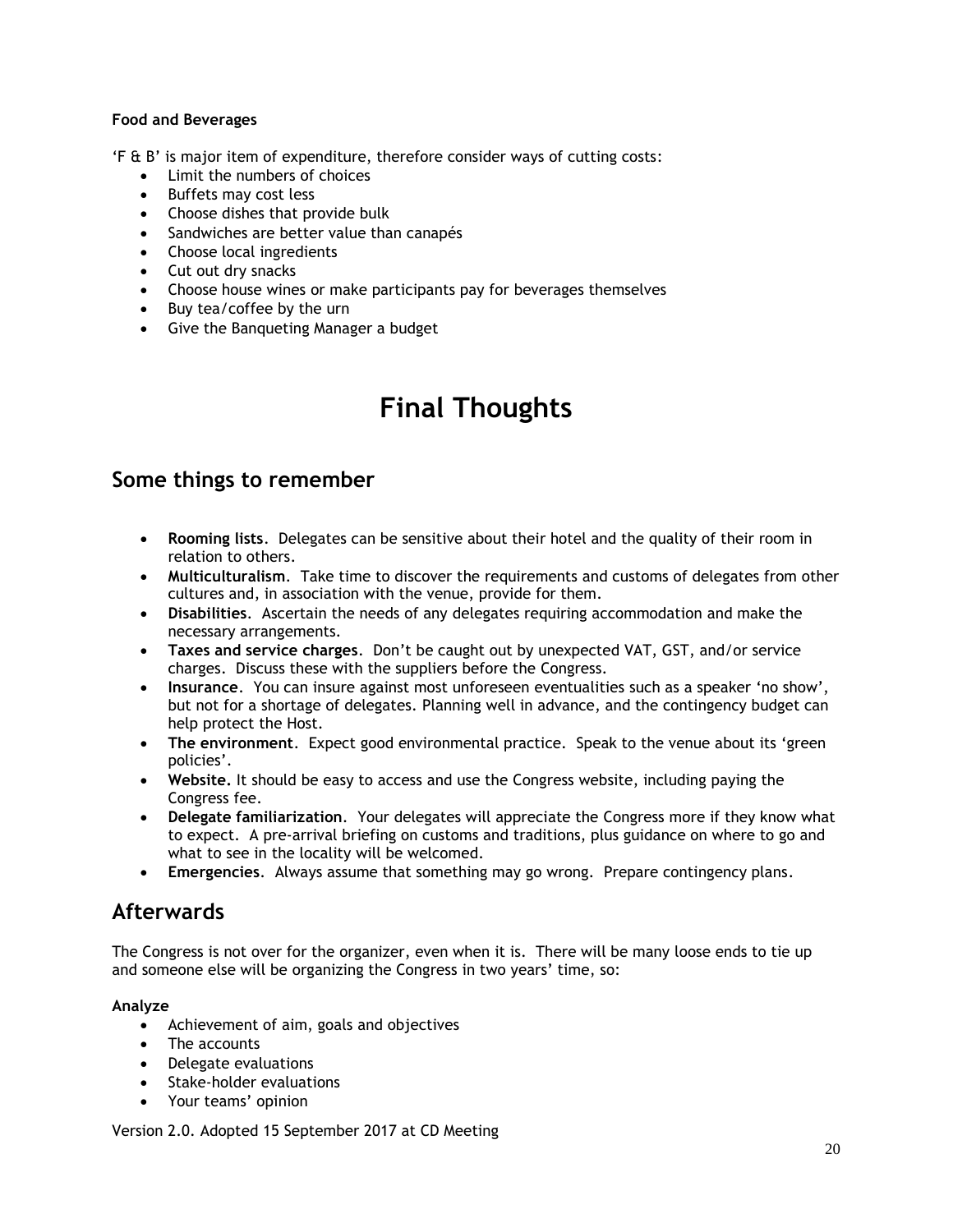- High and low points
- Budgets: forecast v actual
- Everyone's return on investment

#### **Distribute**

- Payments to suppliers
- Payment to IFBLS
- Photography
- 'Thank you' letters
- Press releases
- An 'Event Report'

#### **Reward**

- Acknowledge the venue staff for a job well done
- Your team
- Yourself (take a holiday)

#### **Your 'Event Report' might contain**

- Amended 'Event Profile'
- Description of the venue and how it worked
- Attendance statistics, including accommodation, take-up, function attendance, delegate payment patterns
- Session attendance
- List of suppliers
- List of sponsors
- Budget analysis
- Cash flow analysis
- Summary of achievements
- Recommendations for the future

# **A very final thought**

When establishing your budget and setting likely targets for income and expenditure, remember the following:

- $\checkmark$  When calculating income, be conservative.
- $\checkmark$  When calculating expenditure round up the likely outgoings. In this way you have a better chance of breaking even.

To paraphrase the author Charles Dickens:

Income € 100, Expenditure  $€$  101 result = Misery Income € 100, Expenditure  $€ 99$  result = Happiness